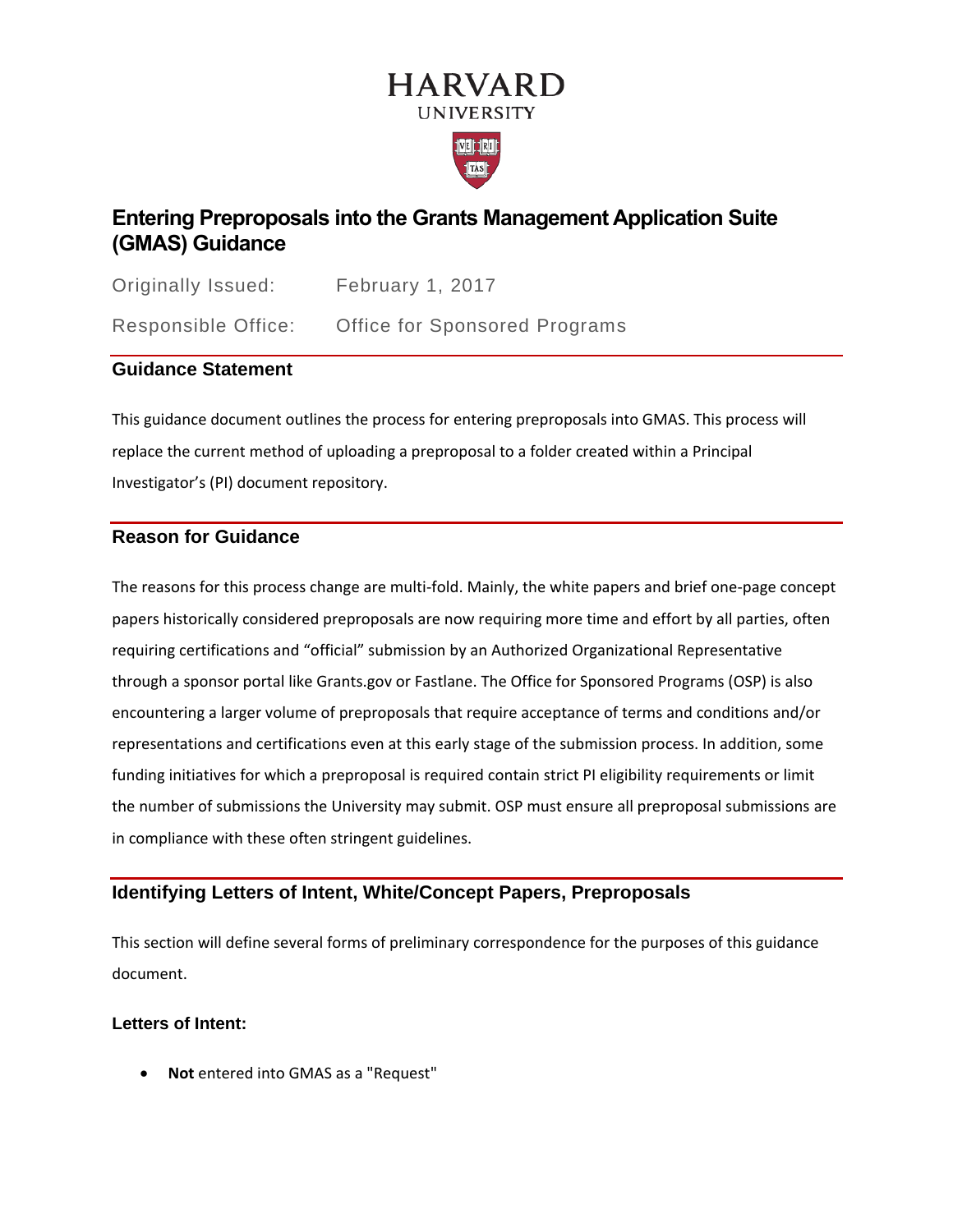- Used by many federal and non-federal sponsors to gauge potential volume for a particular research focus and to help assess funding, staffing, and reviewer needs
- Brief document which helps the reviewers determine PI qualifications, institutional eligibility, and suitability of proposed scope for sponsor program
- Most often submitted directly to the sponsor by the PI

#### **White/Concept Papers:**

- Typically **not** entered into GMAS as a preproposal
- Most frequently requested by Department of Defense agencies in response to a "Broad Agency Announcement" identifying an agency need
- White/Concept paper includes an abstract, problem to be addressed, PI knowledge of and experience with problem, proposed solution, and risk assessment
- Does not require a budget
- Usually submitted directly to the sponsor by the PI

*Note: Recent White/Concept Paper trends seem to be moving to AOR submission via a sponsor portal like Grants.gov. If the BAA requires AOR submission, the PI/department should follow the "preproposal" process steps for GMAS entry, using an estimated budget figure.*

#### **Preproposals:**

- Entered into GMAS as an "Initial Request"
- Regularly used by federal agencies as a screening tool, allowing full proposals to be submitted by invitation only
- Considered an abbreviated version of a "full" proposal, often inclusive of a detailed project budget, biosketches, other support, facilities, and a robust project narrative. *Note: Detailed budgets are not required internally unless they are required by the sponsor.*
- May also require advance certifications specific to the program guidelines, such as certifying we will provide required cost share amounts or that we are prepared to provide the necessary institutional support for larger scale projects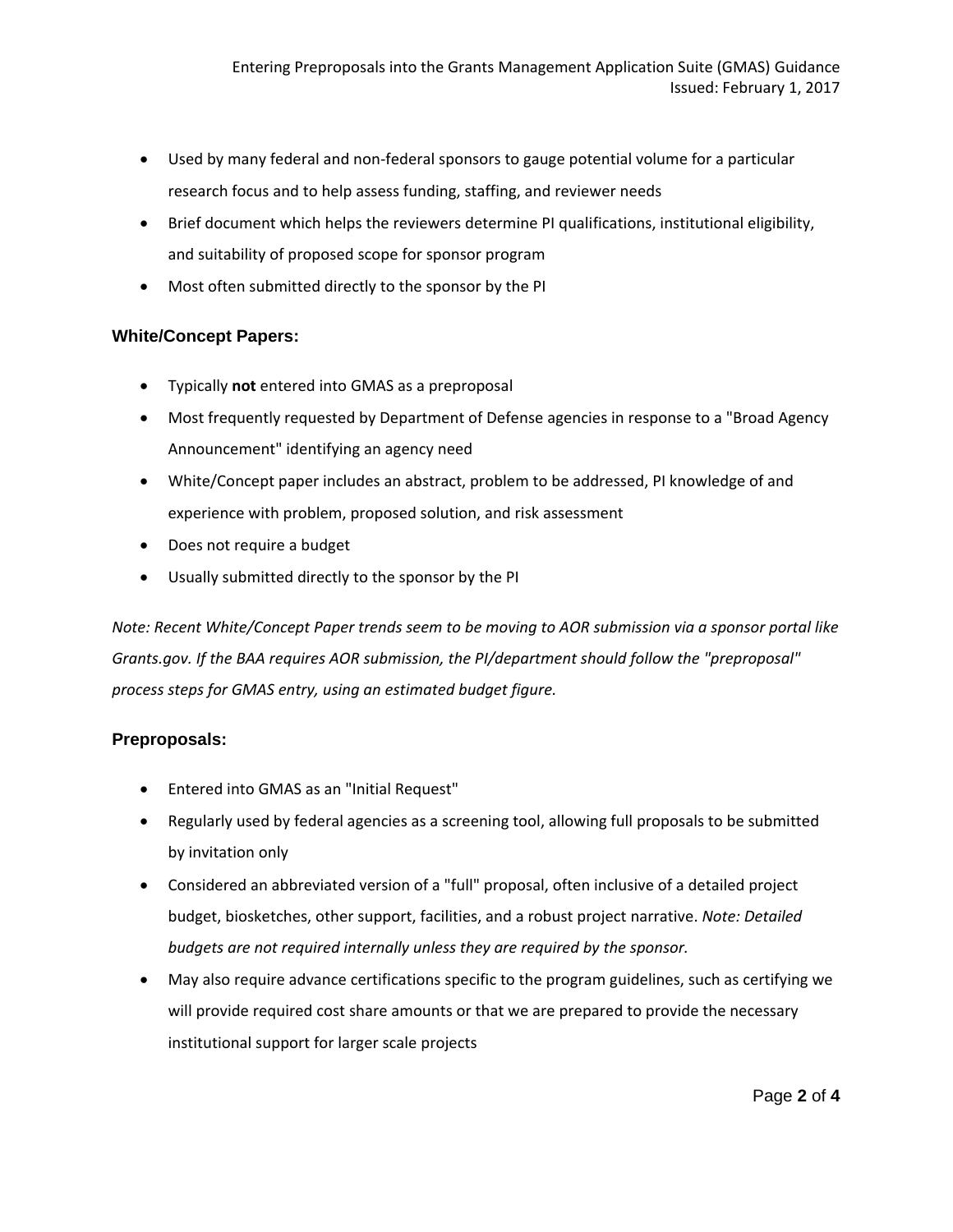- Sponsors typically do not allow for extensive deviations from the preproposal budgets, research team, narratives, or even the title in the full proposal, if invited
- Require submission to the sponsor by an AOR, with agency-specific certifications

#### **Entering Preproposals into GMAS**

- 1. Department Administrator enters the preproposal and documents into GMAS and locks/routes as usual, adhering to the title naming convention "**Preproposal**: rest of project title."
- 2. The preproposal should be signed off on in GMAS in accordance with the department's standard "Initial Request" review and signature process.
- 3. OSP will "Submit to Sponsor" in GMAS to move the preproposal from "Under Internal Review" to "Pending."

## **If Invited to Submit a Full Proposal**

- 1. OSP Operations will "Rollback" the request to allow the preproposal to be "Retracted" for editing the following fields as applicable:
	- A. Remove "**Preproposal**" from title;
	- B. Revise deadline;
	- C. Revise research team;
	- D. Revise budget;
	- E. Revise approvals;
	- F. Retain preproposal in a designated folder.
- 2. The full proposal will then be locked and routed per standard practice for full review and submission by Department/School/OSP

#### **If the sponsor declines to accept a full proposal:**

• OSP will close the preproposal in GMAS